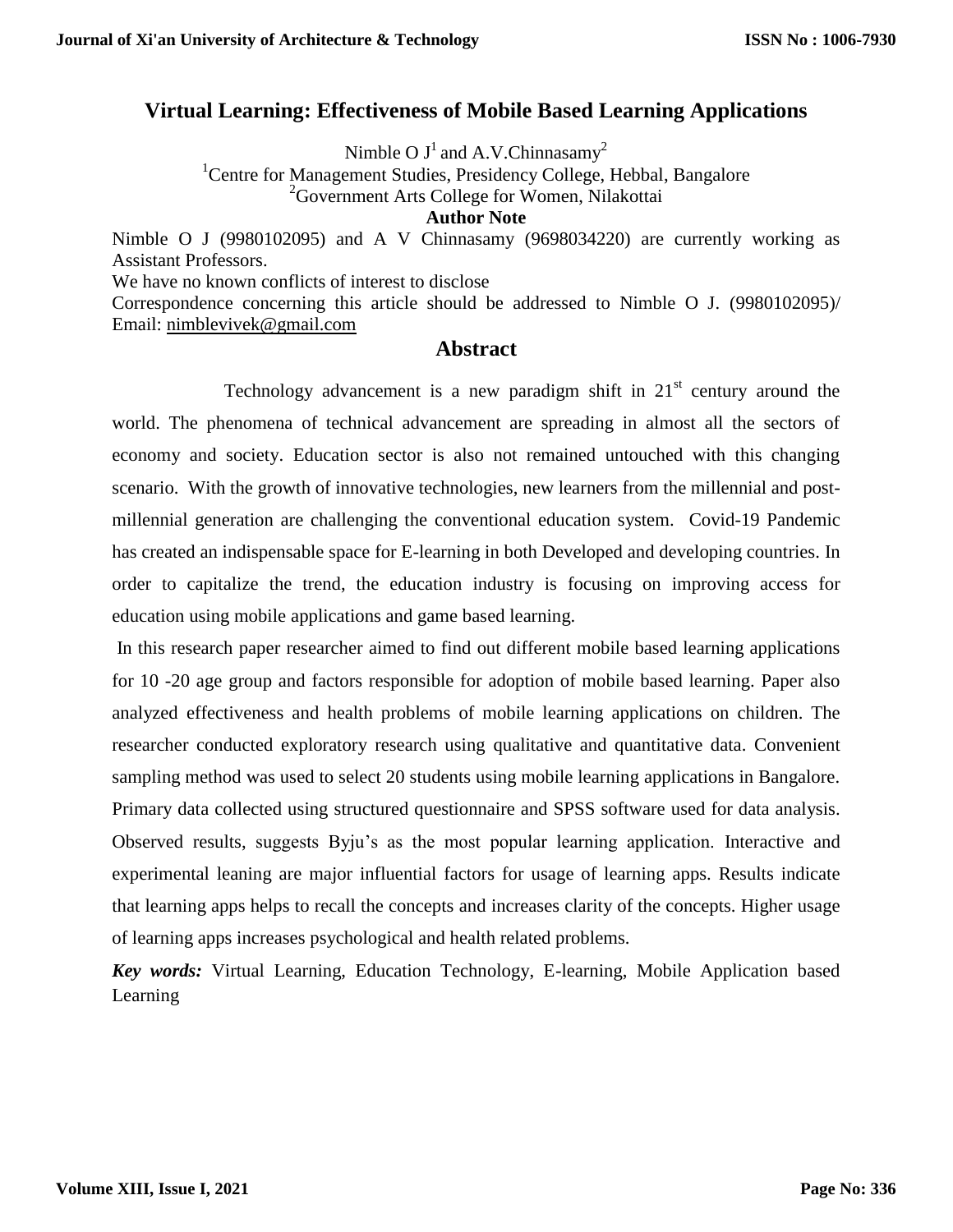# **Introduction**

Technology in education widens opportunities for students irrespective of the age and field of study. With the development of high-speed of mobile Internet, smart mobile terminals, such as smartphone, tablet etc. has become integral part of students learning process. Mobile applications, which are software programs running on mobile devices, have become the important carrier of information and services. Mobile learning applications makes it possible for users to study anytime and anywhere via mobile intelligent terminals, which greatly improve the convenience of learning and users' learning enthusiasm (Liu et al., 2018).

Education content is distributed faster to the receiver through digital platform. In Conventional type learning educational resources is distributed through book publishers to the stake holders. Stake holders in educational sector are both givers and receivers, which include academicians, educationist, teachers and learners. Development of technology in education made distribution of digital content easier and faster. To capitalize this trend, education industry is introducing new mediums and patterns for digital learning every day. The introduction of mobile application based learning has made dramatic change in the industry and to each learner's life. Mobile apps have encouraged exciting opportunities for personalized and learner-centered environment with flexible access to learning materials anytime and anywhere.



**Chart 1 Illustration of the learning models evolution**

*Source: Pereira et al., 2013. Survey and analysis of current mobile learning applications and technologies*

Mobile app based learning are helping to increase the quality of learning for all age group students from the primary to higher education level. Technology integration in education would help in making high quality education more affordable and reachable to the entire world.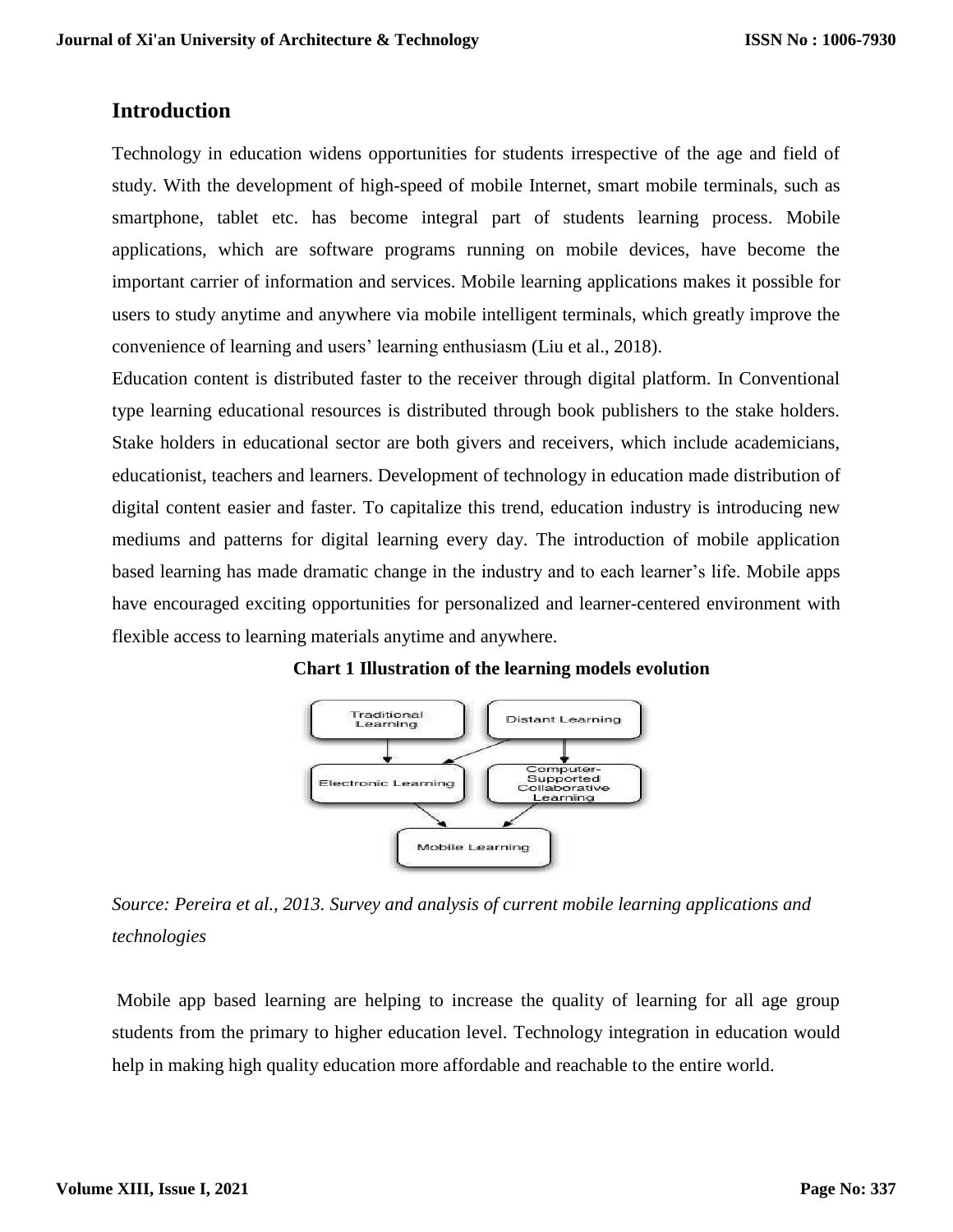While there are many apps available today, listing down some prominent education apps developed in India and which with their unique characteristic, making an impact in the education sector.

#### **Popular educational apps in India**

- [Byju](https://byjus.com/)**'s**
- Toppr
- Vedantu
- **LearnNext**
- Khan Academy
- Unacademy
- [Meritnation](https://www.meritnation.com/)
- Top [Rankers](https://www.toprankers.com/)

Covid-19 pandemic has changed the life of people around the world towards digital platforms, for their daily needs and work. Education sector shifted from conventional classroom oriented learning to virtual learning, by connecting through different e-learning platforms and exchanging their knowledge. Pandemic has created an indispensable space for E-learning and mobile-based learning in both Developed and developing countries.

### **Review of Literature**

Alqahtani, M., & Mohammad, H. (2015) conducted experimental research on Mobile applications' impact on student performance and satisfaction to find out relationship between behavioral factors and perceived usefulness of using Mobile Learning applications. They concluded that, there is a positive relation between mobile application and the students perceived performance, satisfaction and behavior. They also found that student had high satisfaction and positive attitude towards M-learning applications.

Ansari, M. S., & Tripathi, A. (2017) in their research, An investigation of effectiveness of mobile learning apps in higher education in India, investigated the effectiveness of Mobile Learning Apps in the higher education in India and he found that the role of Mobile Application in higher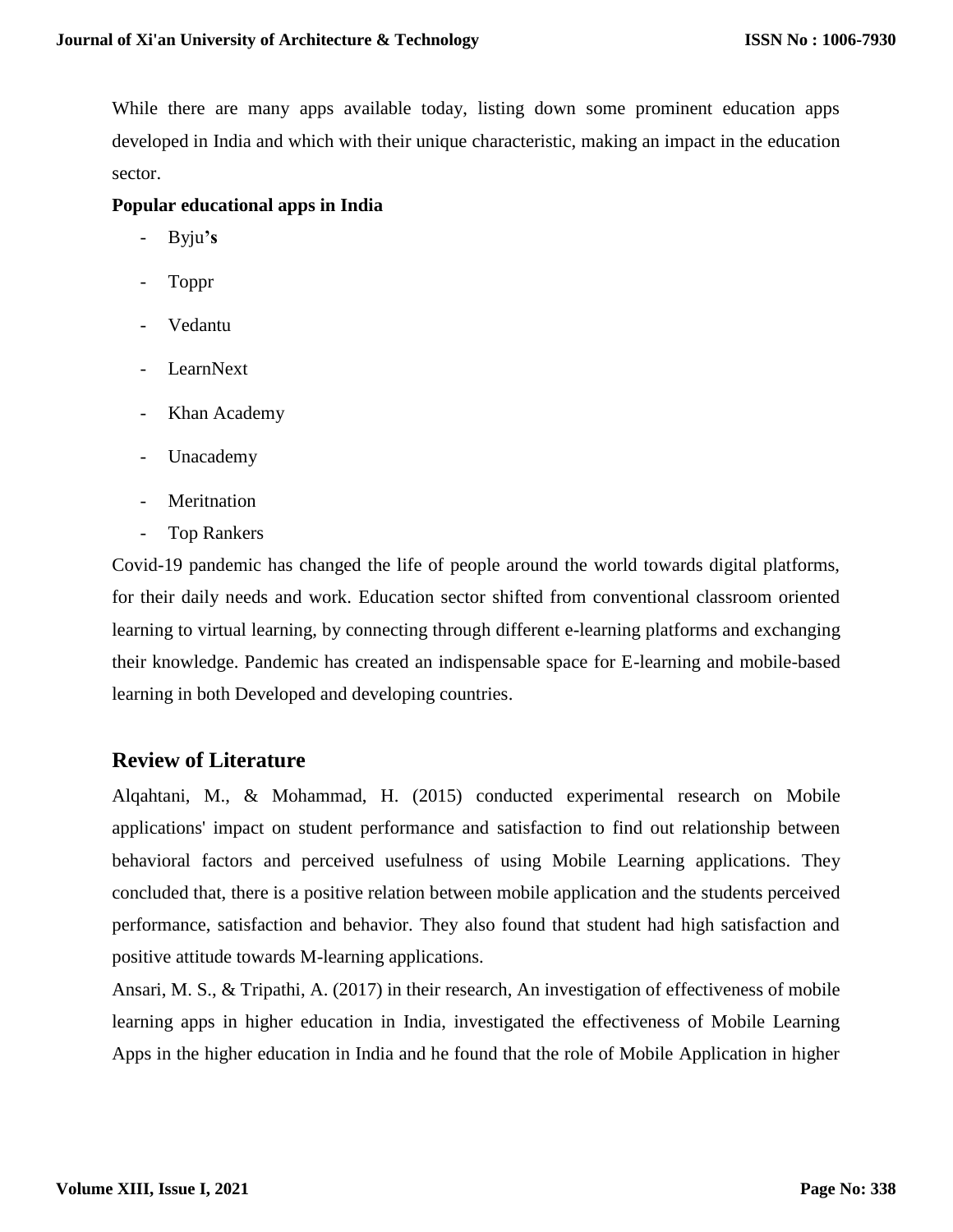education is highly significant and useful. He also found that students were aware and had knowledge about the use of mobile application and internet in their educational environment.

Lopuch, M. (2013) in the research paper, The effects of educational apps on student achievement and engagement, tried to determine whether the app based curricula have impact on student's achievement and engagement. Researcher did experimental research by using e spark App which creates personalized learning curricula using educational Apps and assessment tool via third party. Researcher concluded that educational apps have demonstrated large and positive impact on student's outcome and performance.

Zhang, S. (2016) in the study Mobile English learning: An empirical study on an APP, English fun dubbing, concluded that the learning app users were satisfied with its convenience, flexibility, user friendliness, rich materials and authentic language context. According to the study 90% of the respondent showed a strong enthusiasm for online learning resources

Camilleri, A.C., & Camilleri, M. A. (2019, May) in the research paper titled Mobile learning via educational apps: an interpretative study, explains the rationale behind the usage of mobile learning technologies. They conducted a qualitative study among students to understand their opinions and perceptions toward the use of educational applications (apps). Study indicated that students had different skill-sets as they exhibited different learning abilities.

Thinley, P., Geva, S., & Reye, J. (2014) in their research titled Tablets (iPad) for M-learning in the context of social constructivism to institute an effective learning environment, revealed that effective learning can happen only when teachers and learners are actively participating in the process. Thus research insisted on creation of applications that creates effective learning environment.

# **Objectives of the Study**

The main objectives of the study are:

- 1. To find out different mobile based learning applications for 10 -20 age group
- 2. To determine factors influencing the usage of mobile learning applications
- 3. To analyze effectiveness and health impact of mobile learning applications

# **Methodology**

Exploratory research was used with qualitative and quantitative variables. Convenience sampling method was used to select 20 students of 10-20 age groups from Bangalore. Primary data collected using structured questionnaire. Researcher gave an overview about the research to the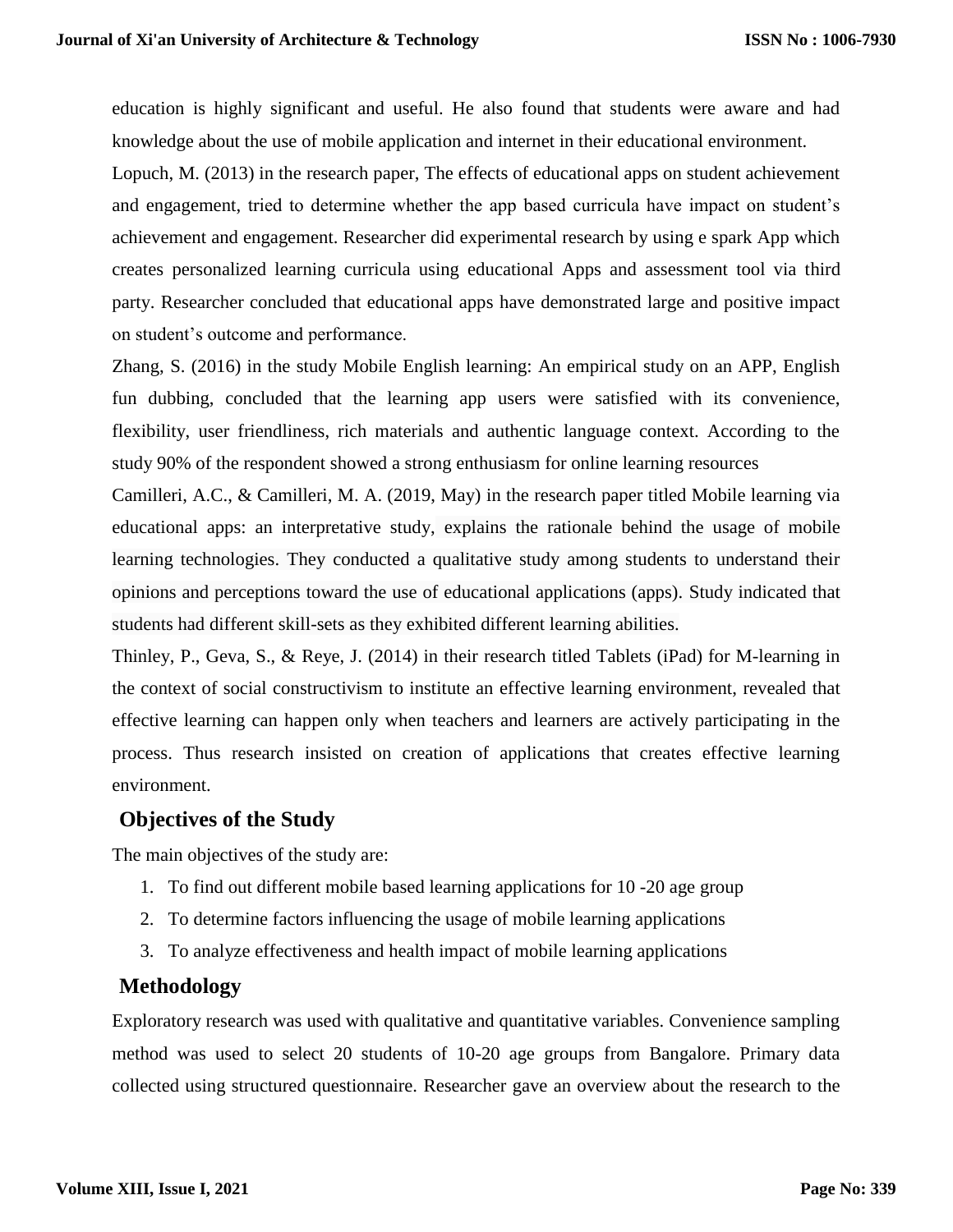respondents. Questionnaire was administered through scheduling and all questions were asked in the presence of parents as most of the respondents are young students. SPSS software is used to analyse the data. Cronbach's Alpha used to test the reliability. One sample t test used to test the significant effectiveness and KMO and Bartlett's Test used to check applicability of factor test

# **Scope of study**

Scope of this study is limited to awareness of mobile based learning application and factors influencing the usage of Mobile Apps for learning. Paper also analyses effectiveness and health impacts of mobile learning applications on students of the age group of 10 to 20.

#### **Analysis and Interpretations**

#### **Table 1 Age group and**

|       |           | Frequency | Percent |
|-------|-----------|-----------|---------|
|       | $10 - 15$ | 12        | 60.0    |
| Valid | $15 - 20$ | 8         | 40.0    |
|       | Total     | 20        | 100.0   |

#### **Table 2 study level**

|       |          | Frequency | Percent |
|-------|----------|-----------|---------|
|       | $5 - 8$  | 5         | 25.0    |
| Valid | $8 - 12$ | 15        | 75.0    |
|       | Total    | 20        | 100.0   |

Among the respondents 60% belongs to 10-15 age groups, studying in5<sup>th</sup> to  $12<sup>th</sup>$  grade. While collecting the samples, researcher observed that students in grade  $8<sup>th</sup>$  to  $10<sup>th</sup>$  are using mobile learning applications more for their studies and all respondents are aware about the mobile learning applications.80% among the respondents are using mobile learning applications for 1 to 2 hours per day for their studies.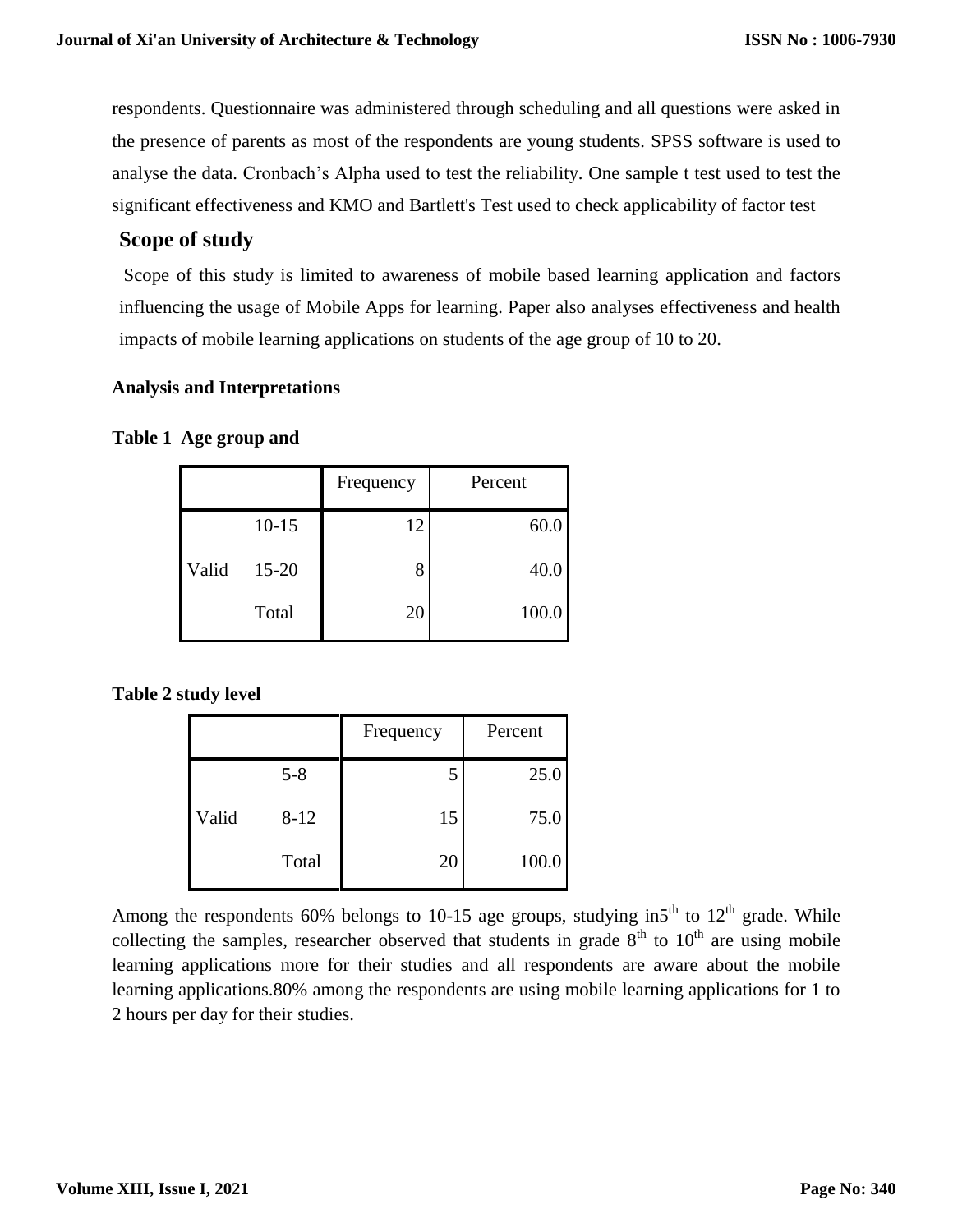**Table 3 Better classroom performance**

|       |                   | Frequency | Percent |
|-------|-------------------|-----------|---------|
|       | Neutral           | 2         | 10.0    |
|       | Agree             | 6         | 30.0    |
| Valid | Strongly<br>Agree | 12        | 60.0    |
|       | Total             | 20        | 100.0   |

### **Fig 2 Better classroom performance**



60% of the respondents strongly agree that mobile learning applications helped to improve their class room performances.

**Table 4: Better understanding and clarity of concepts**

|       |                       | Frequency | Percent |
|-------|-----------------------|-----------|---------|
|       |                       |           |         |
|       | Agree                 | 5         | 25.0    |
| Valid | <b>Strongly Agree</b> | 15        | 75.0    |
|       | Total                 | 20        | 100.0   |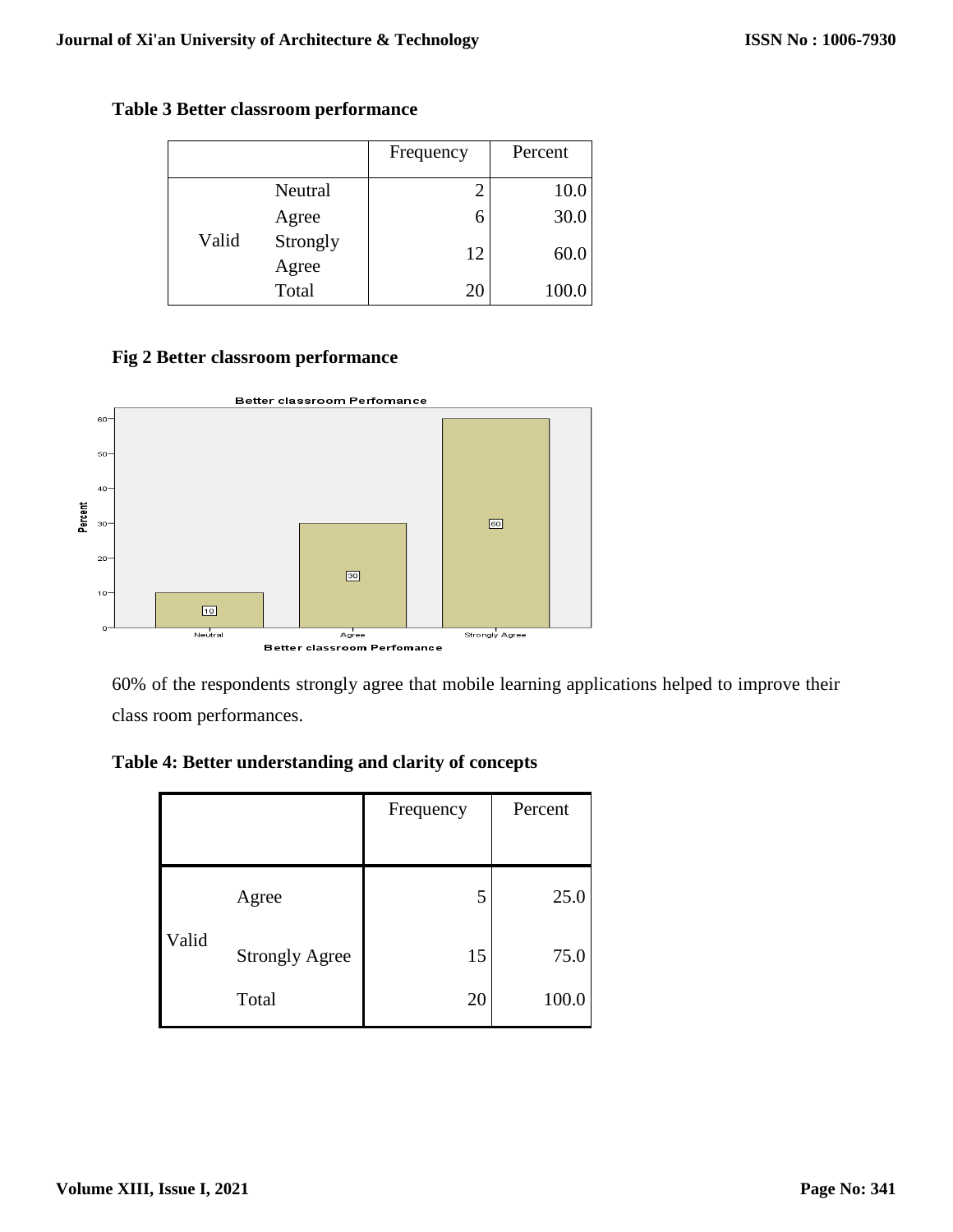# **Fig 3 Better Understanding and Clarity of concept**



Among the respondents 75% strongly agree that they are able to understand the concepts clearly by using mobile learning applications.

**Table 5: Long Term recall of concepts**

|       |                   | Frequency | Percent |
|-------|-------------------|-----------|---------|
|       | Agree             |           | 20.0    |
| Valid | Strongly<br>Agree | 16        | 80.0    |
|       | Total             | 20        | 100.0   |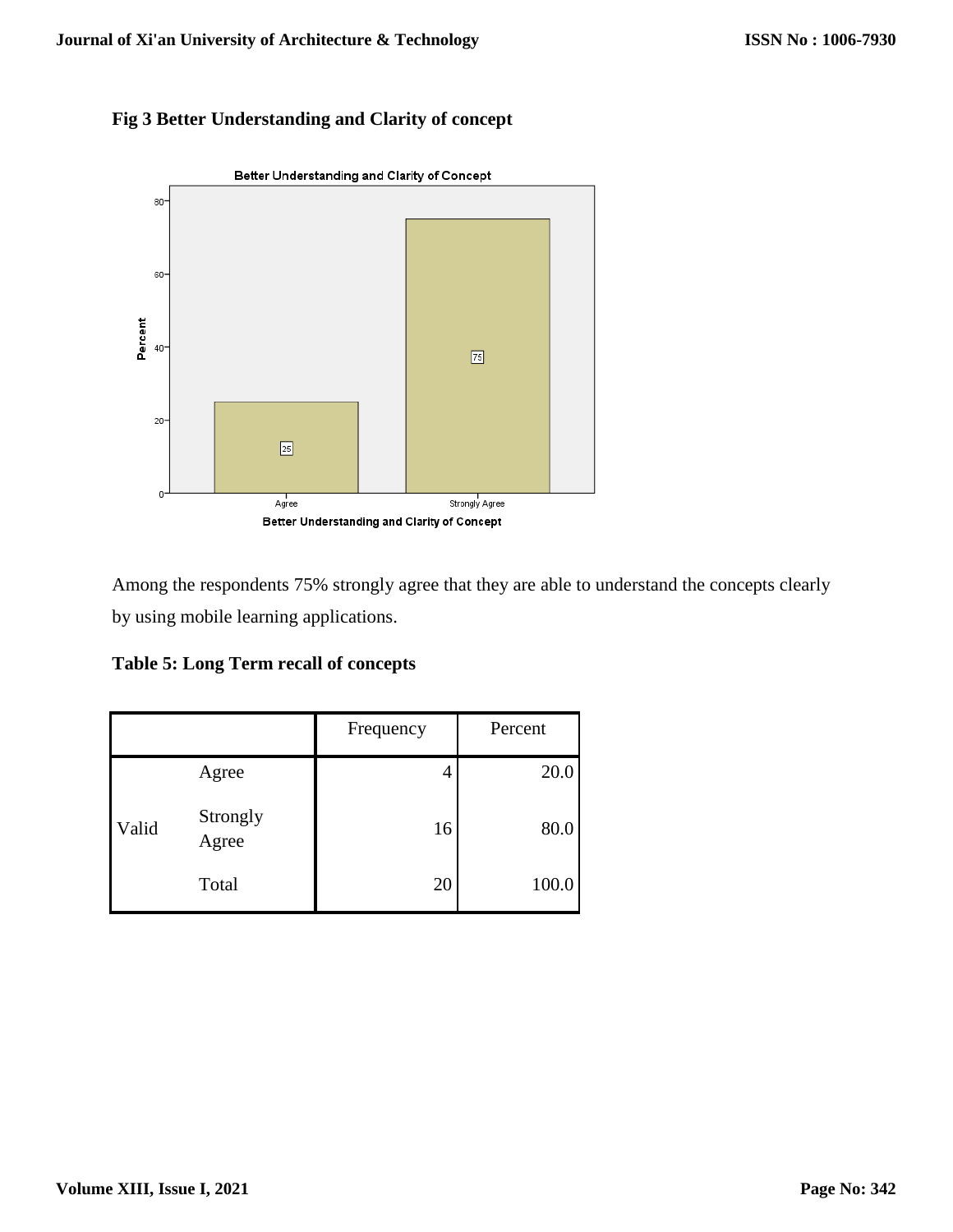



80% of the respondents strongly agree that they are able to recall the concepts learned through learning applications for long term.

| <b>Table 6: Provides Competitive Edge</b> |  |  |  |  |
|-------------------------------------------|--|--|--|--|
|-------------------------------------------|--|--|--|--|

|       |                   | Frequency | Percent |
|-------|-------------------|-----------|---------|
|       | Neutral           | 5         | 25.0    |
|       | Agree             | 10        | 50.0    |
| Valid | Strongly<br>Agree | 5         | 25.0    |
|       | Total             | 20        | 100.0   |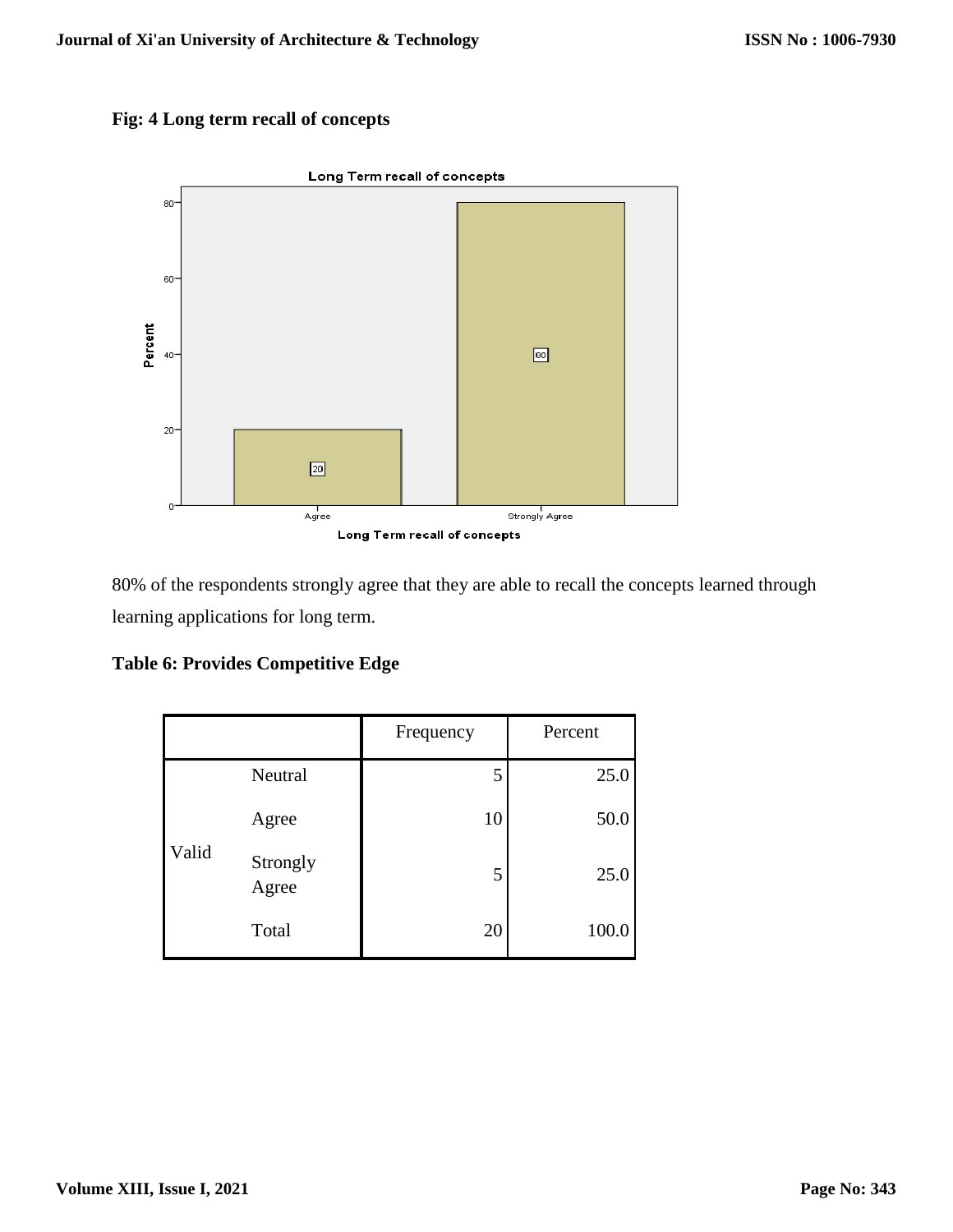# **Fig 5 Provide competitive edge**



Among the respondents 50% agrees that mobile learning apps provide them better competitiveness. 25% strongly agrees and 25% are neutral.

| Table 7: It is cost Effective and Time saving |  |  |  |  |  |  |  |  |  |  |  |
|-----------------------------------------------|--|--|--|--|--|--|--|--|--|--|--|
|-----------------------------------------------|--|--|--|--|--|--|--|--|--|--|--|

|       |                       | Frequency | Percent |
|-------|-----------------------|-----------|---------|
|       |                       |           |         |
|       | Neutral               | 2         | 10.0    |
| Valid | Agree                 | 6         | 30.0    |
|       | <b>Strongly Agree</b> | 12        | 60.0    |
|       | Total                 | 20        | 100.0   |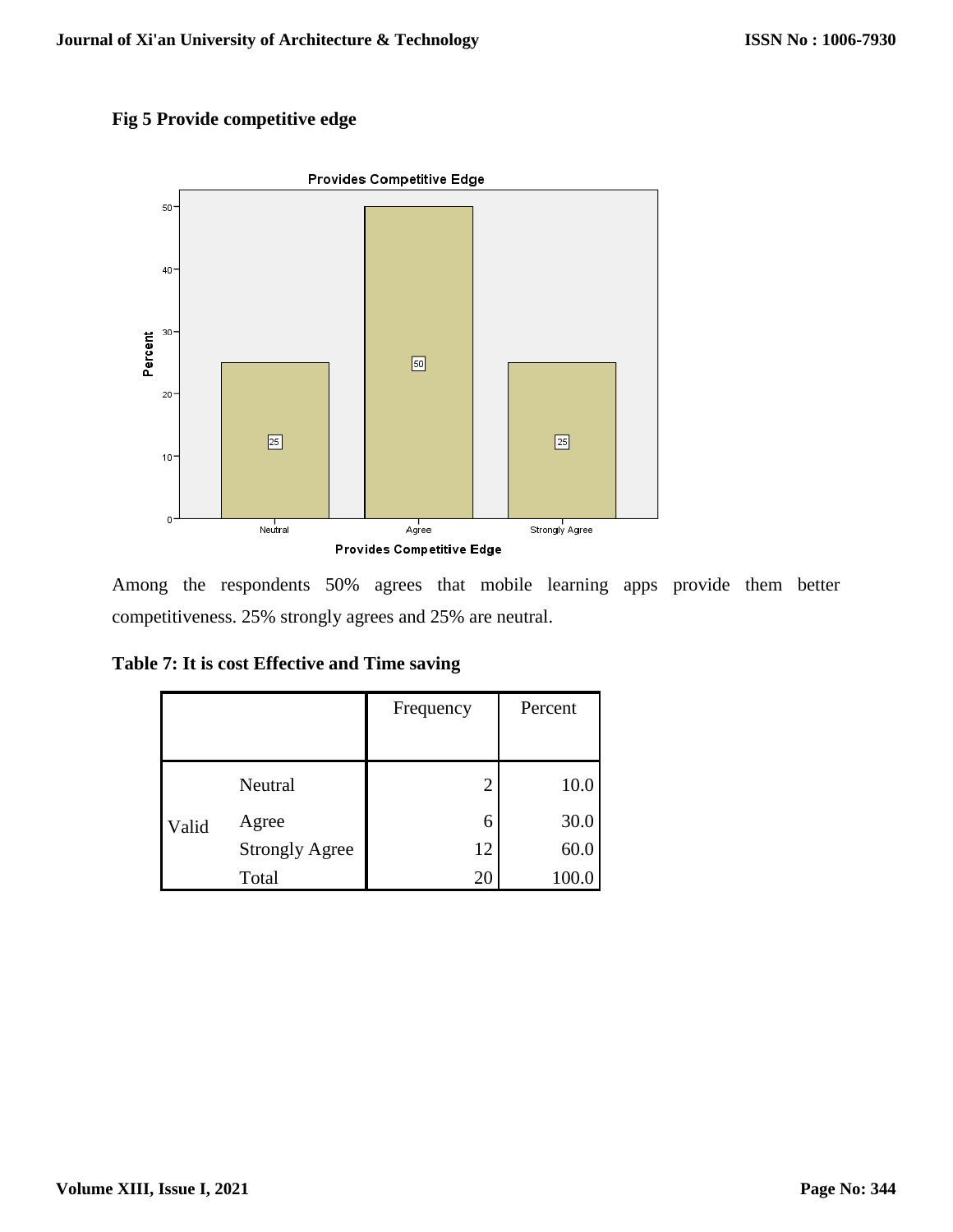# **Fig 6 Cost effective and time saving**



60% of the respondents strongly agree that mobile learning applications are cost effective and time saving.

#### **Table 8: Increases health related issues**

|       |                          | Frequency | Percent |
|-------|--------------------------|-----------|---------|
|       | <b>Strongly Disagree</b> | 11        | 55.0    |
| Valid | Disagree                 | 8         | 40.0    |
|       | Neutral                  |           | 5.0     |
|       | Total                    | 20        | 100.0   |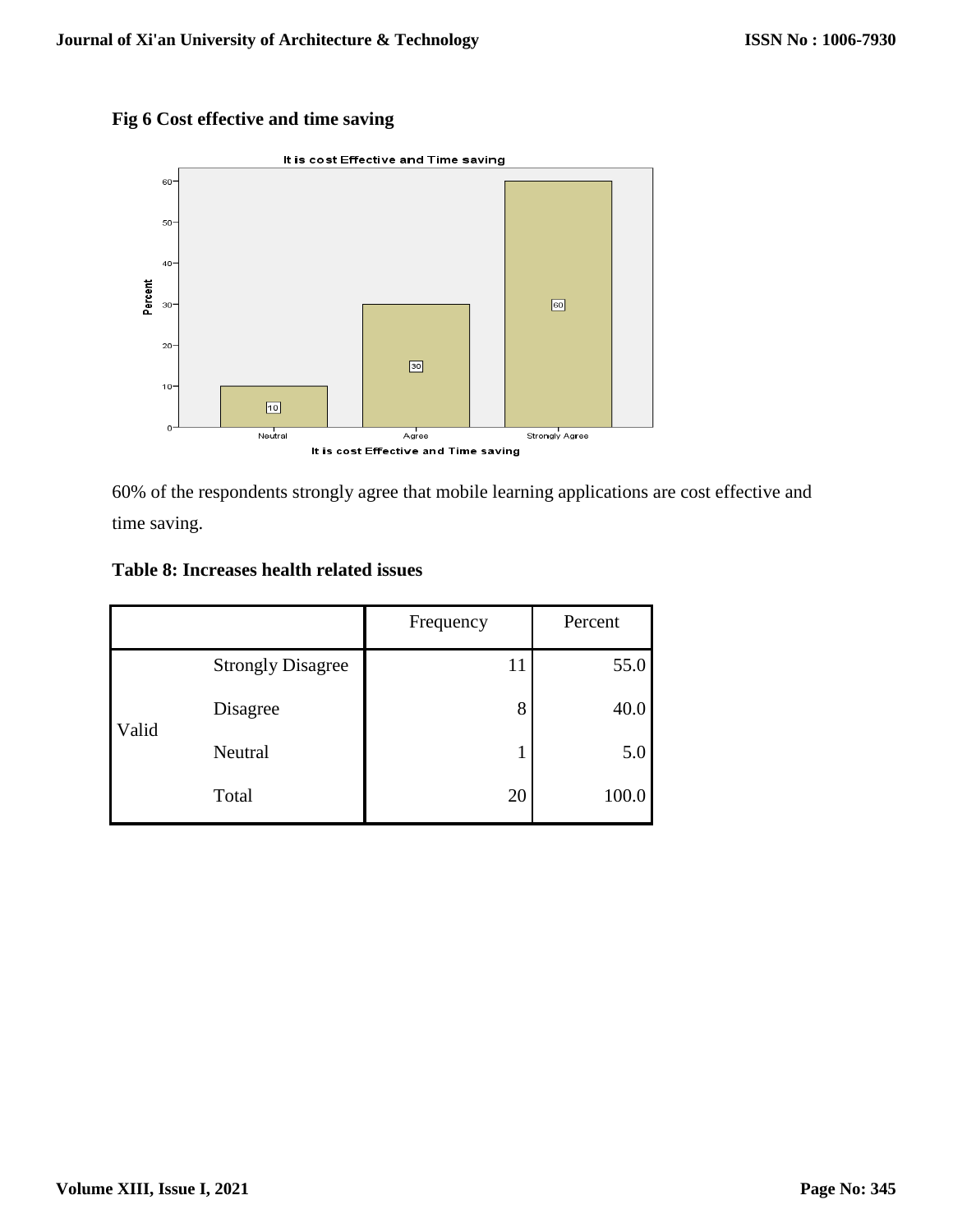### **Fig 7 Health issues**



55% respondents strongly disagree and 40 % disagree that usage of mobile learning apps leads to health issues.

### **Table 9: Reliability Test**

# **Reliability Statistics**

| Cronbach's Alpha | Cronbach's Alpha Based on<br><b>Standardized Items</b> | N of Items |  |
|------------------|--------------------------------------------------------|------------|--|
|                  |                                                        |            |  |

Cronbach's Alpha is a measured value for reliability and strength of the consistency and alpha value is .877 which shows the reliability of measuring scale for this research.

#### **Table 10: One Sample Statistics (One Sample t test)**

|                                       | Т      | Df | Sig. (2-tailed) | Mean Difference |
|---------------------------------------|--------|----|-----------------|-----------------|
| Mobile Learning Apps are<br>effective | 22.465 | 19 | .000            | 3.300           |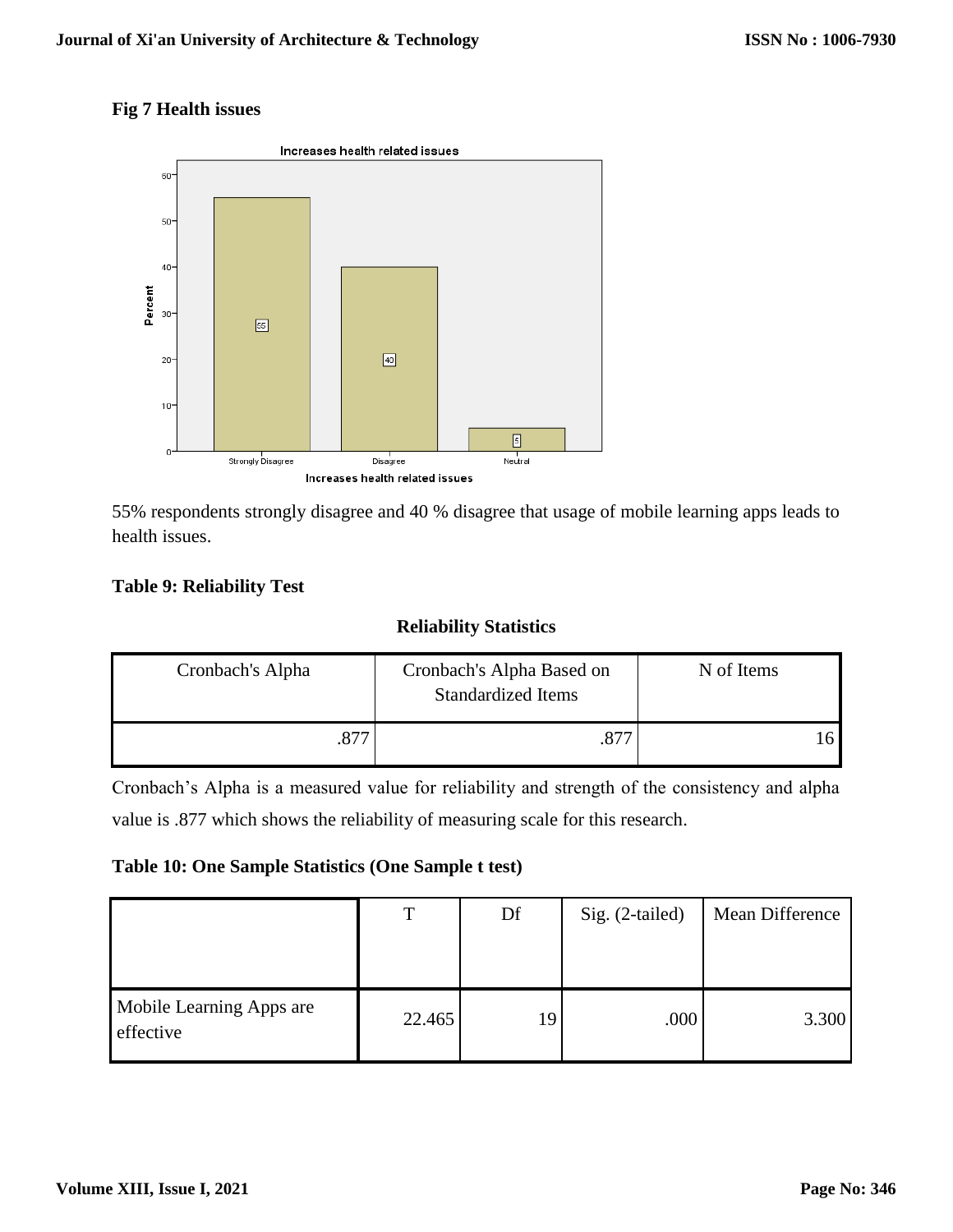One sample t test used to test the significant effectiveness and in this research it is significant at 5% level of significance. So Mobile Learning Applications are effective for the school going students for their studies.

|  | Table 13: Rotated Component Matrix <sup>a</sup> |  |
|--|-------------------------------------------------|--|
|  |                                                 |  |

|                                                | Component |                |  |
|------------------------------------------------|-----------|----------------|--|
|                                                |           | $\overline{2}$ |  |
| Mobile Learning Apps giving solution with fun  | .827      | $-.013$        |  |
| Provides experimental and interactive learning | .804      | .245           |  |
| Provides flexible and controlled learning      | .779      | .371           |  |
| Mobile Learning Apps are user friendly         | .719      | .397           |  |
| Alternative to text book                       | .131      | .910           |  |
| Provides better competitiveness                | .298      | .896           |  |

#### **Table 11: Factor Analysis**

### **KMO and Bartlett's Test**

| Kaiser-Meyer-Olkin Measure of Sampling Adequacy. |                    | .597   |
|--------------------------------------------------|--------------------|--------|
|                                                  | Approx. Chi-Square | 64.551 |
| <b>Bartlett's Test of Sphericity</b>             | Df                 |        |
|                                                  | Sig.               | .000   |

The approximate of Chi-square is 64.551 with 15 degrees of freedom, which is significant at 0.05 level of significance. The KMO statistic of 0.597 is also large (greater than 0.50). Hence Factor Analysis is considered as an appropriate technique for further analysis of the data.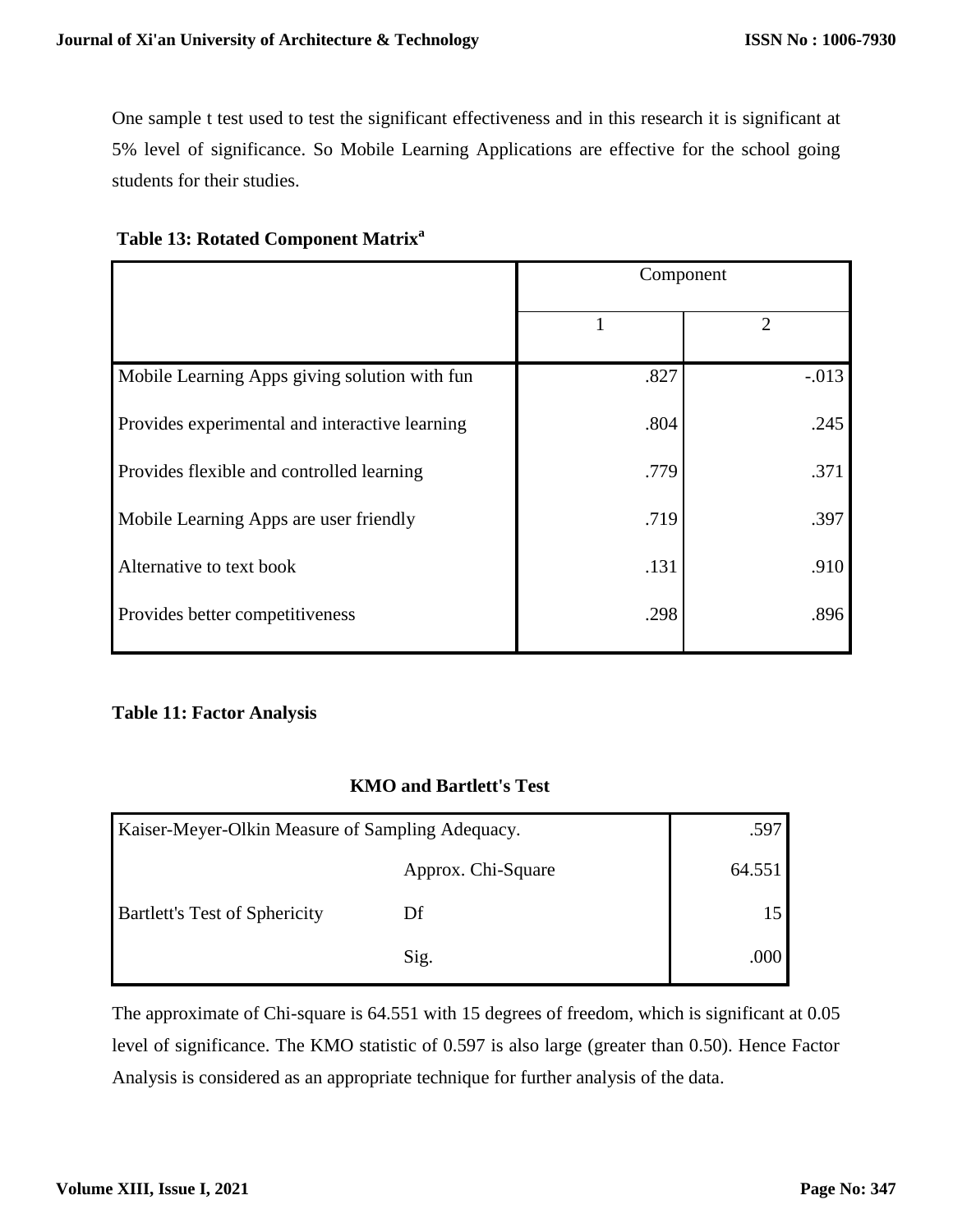| Component      | Initial Eigenvalues |                    |                    | <b>Extraction Sums of Squared Loadings</b> |                    |                    |
|----------------|---------------------|--------------------|--------------------|--------------------------------------------|--------------------|--------------------|
|                | Total               | $%$ of<br>Variance | Cumulative<br>$\%$ | Total                                      | $%$ of<br>Variance | Cumulative<br>$\%$ |
|                | 3.457               | 57.614             | 57.614             | 3.457                                      | 57.614             | 57.614             |
| $\overline{2}$ | 1.091               | 18.191             | 75.804             | 1.091                                      | 18.191             | 75.804             |
| $\overline{3}$ | .785                | 13.085             | 88.890             |                                            |                    |                    |
| $\overline{4}$ | .419                | 6.991              | 95.881             |                                            |                    |                    |
| 5              | .144                | 2.402              | 98.283             |                                            |                    |                    |
| 6              | .103                | 1.717              | 100.000            |                                            |                    |                    |

**Table12: Total Variance Explained**

The result indicates that factor test is applicable as the KMO value is more than .5 and Bartlett's Test of Sphericity is significant. There are two components resulting from the analysis explaining75.804% variance in the entire data set. The percentage of variance is explained by first component and second component are respectively 57.614% and 18.191. The First factor can be named as a User Friendly factors which will comprise solution with fun, interactive and experimental learning, flexible and controlled learning and user friendly. The second factor can be named as a Competitive Edge and it comprise alternative to text book and competitiveness.

# **Findings**

- Byju's App is the most commonly used apps by the respondents
- Students of class  $8<sup>th</sup>$  to  $12<sup>th</sup>$  are commonly using Byju's for Science and Mathamatics
- The study showed that on average students spend 1 to 2 hours to learn through apps and 60% agreed that it improved their performance.
- Among the respondents 50% agrees that mobile learning apps provide them better competitiveness.
- Fun, interactive and experimental leaning are the major factors influencing use of learning apps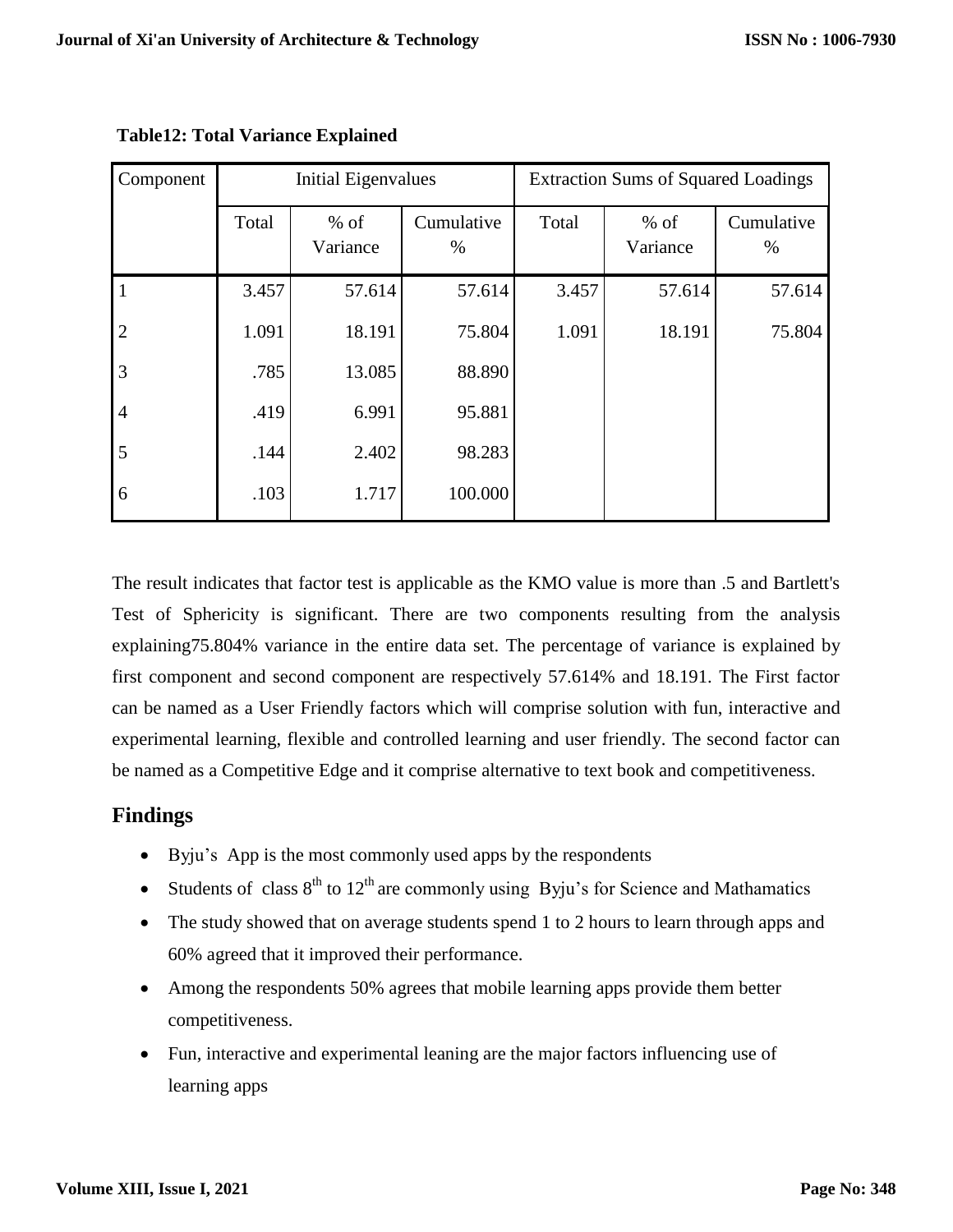- Mobile learning Apps are flexible and user friendly in nature.
- Study showed that Mobile apps are support system, not an alternative to text books.
- Parents are concerned about the health, psychological and behavioural impact of increased screen time. Student respondents disagreed about the health impact of mobile app based learning.
- Among the respondents 80% strongly agrees that learning apps helps to recall the concepts for long time and clarity of the concepts are better while learning through apps.
- As the number of learners increases, the cost of eLearning business decreases significantly. Therefore, eLearning platforms are focused on large scale of activities to increase profits and profitability.

# **Suggestions**

- Lack of good apps for the entire syllabus makes the students use different apps to learn different subjects and the industry can focus on meeting the needs.
- Government needs to establish clear strategic planning to connect different states, districts, universities, and schools to establish a network for technology based learning.
- Mobile networks can be better utilized for improved provision of education to the entire country.
- Govt. should focus on developing skilled teaching force to provide online and blended instructions
- Public Private Participatory initiatives can be undertaken to improve technology based education.
- Using technology to provide learners with online access to effective teaching and better learning opportunities with options in places where they are not otherwise available

### **Conclusion**

The results of this research have shown that mobile communication technologies can be useful in selected learning settings with certain preconditions. Mobile learning provides a high degree of mobility, flexibility and independence. Individuals can learn at any time and any location according to their personal choice and budget. They can use their idle times productively for learning, and obtaining better learning materials.